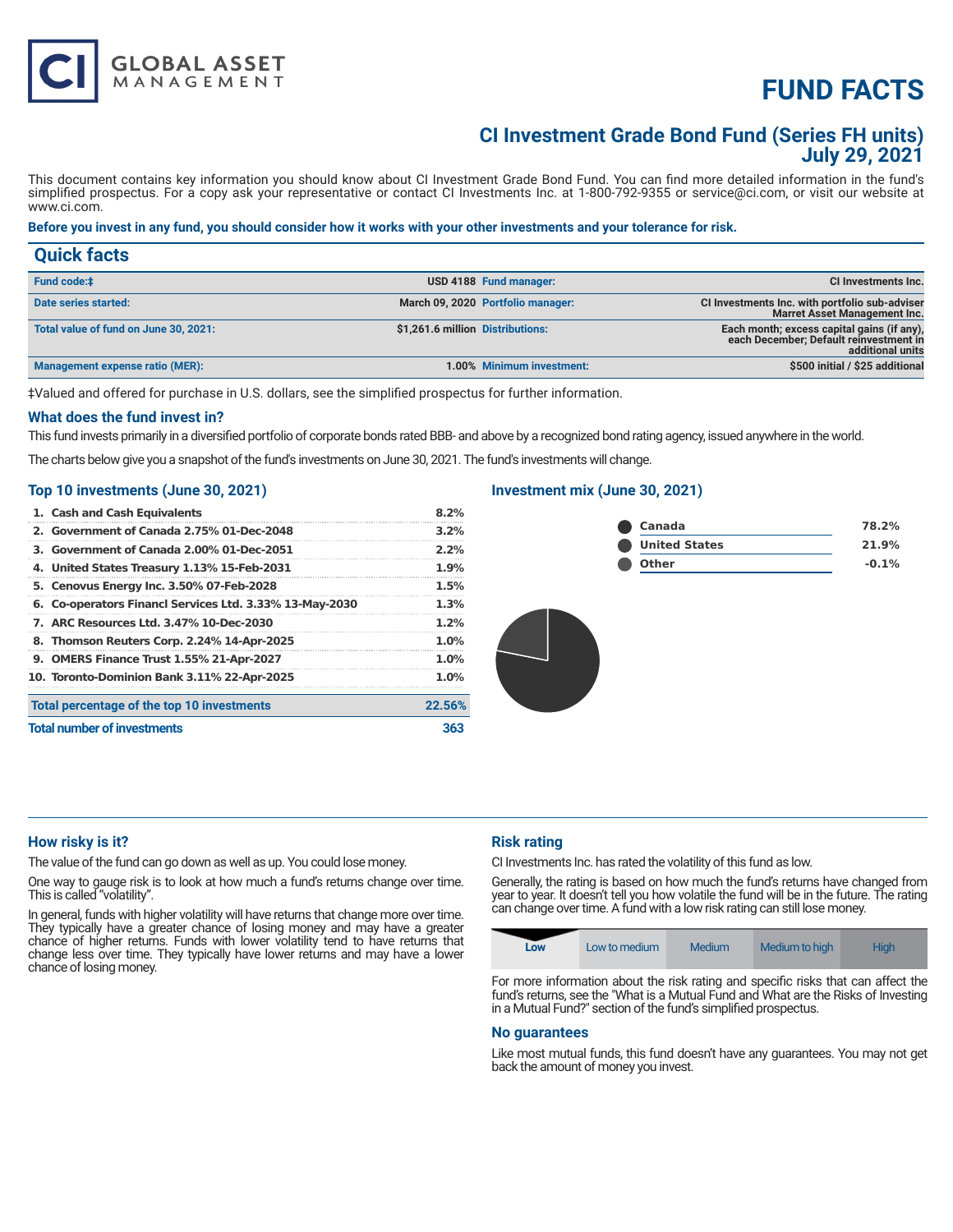## **CI Investment Grade Bond Fund (Series FH units)**

#### **How has the fund performed?**

This section tells you how Series FH securities of the fund have performed since inception. Returns are after expenses have been deducted. These expenses reduce the fund's returns.

#### **Year-by-year returns**

Because Series FH has been distributing under a simplified prospectus for less than one calendar year, there is no data available for this section.

#### **Best and worst 3-month returns**

Because Series FH has been distributing under a simplified prospectus for less than one calendar year, there is no data available for this section.

#### **Average return**

As at June 30, 2021, a person who invested \$1,000 in this series of units of the fund since inception now has \$989. This works out to an annual compound return of -0.8%.

#### **Who is this fund for?**

#### **This fund may be suitable for you if you:**

- are seeking monthly income<br>• are investing for the medium
- are investing for the medium term<br>• can tolerate low risk
- can tolerate low risk

#### **A word about tax**

In general, you'll have to pay income tax on any money you make on a fund. How much you pay depends on the tax laws of where you live and whether you hold the fund in a registered plan, such as a Registered Retirement Savings Plan or a Tax-Free Savings Account.

Keep in mind that if you hold your fund in a non-registered account, fund distributions are included in your taxable income, whether you get them in cash or have them reinvested.